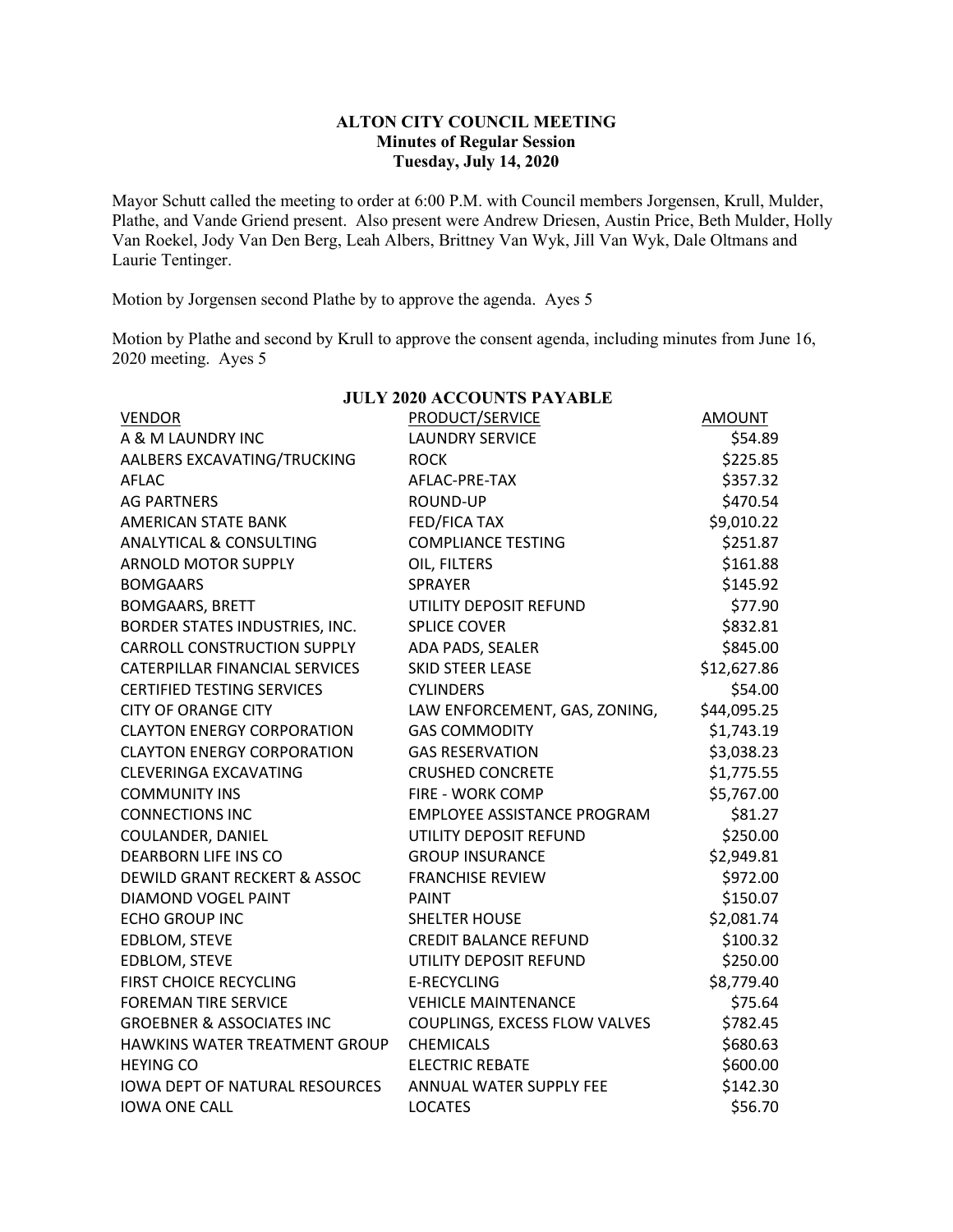| <b>IOWA STATE TREASURER</b>       | <b>STATE TAX</b>                 | \$1,518.00   |
|-----------------------------------|----------------------------------|--------------|
| <b>IPERS COLLECTIONS</b>          | <b>IPERS</b>                     | \$6,255.77   |
| <b>ITRON, INC</b>                 | ANNUAL SOFTWARE FEE              | \$1,589.65   |
| <b>JELLEMA CONSTRUCTION</b>       | <b>CURB &amp; SIDEWALK</b>       | \$19,487.00  |
| KLAY, VELDHUIZEN, BINDNER, DEJONG | <b>LEGAL FEES</b>                | \$322.50     |
| <b>KOPETSKYS ACE</b>              | <b>SUPPLIES</b>                  | \$42.33      |
| LAMBERT, SETH                     | UTILITY DEPOSIT REFUND           | \$30.29      |
| MID SIOUX OPPORTUNITY             | <b>PROJECT SHARE</b>             | \$20.00      |
| <b>MIDAMERICAN ENERGY</b>         | <b>STREET LIGHTS</b>             | \$240.66     |
| MIKES WELDING & REPAIR            | <b>GRADER REPAIR</b>             | \$421.40     |
| MISSOURI RIVER ENERGY SERVICES    | <b>ELECTRIC</b>                  | \$44,706.03  |
| <b>MOC-FV BAND PARENTS</b>        | ADVERTISEMENT                    | \$50.00      |
| <b>MUNICIPAL UTIL-BILLS</b>       | <b>UTILITIES</b>                 | \$2,052.65   |
| NEAL CHASE LUMBER CO              | SUPPLIES, SHELTER HOUSE          | \$1,531.06   |
| NO STREAKING INC                  | <b>WINDOW CLEANING</b>           | \$87.00      |
| NORTHWEST IA LEAGUE OF CITIES     | <b>DUES</b>                      | \$25.00      |
| ORANGE CITY MUNICIPAL UTILITIES   | <b>BULK WATER</b>                | \$9,993.95   |
| O'HALLORAN INTERNATIONAL          | <b>2008 INT7300 TRUCK</b>        | \$22,500.00  |
| ONE OFFICE SOLUTION               | <b>OFFICE SUPPLIES</b>           | \$62.46      |
| ORANGE CITY HEALTH SYSTEM         | HEARING TESTS/PARAMEDIC ASSIST   | \$230.00     |
| PAYROLL                           | PAYROLL 06/29/2020               | \$29,408.13  |
| PEFA, INC                         | <b>GAS COMMODITY</b>             | \$2,127.87   |
| PLUIM PUBLISHING CO., INC.        | <b>BUSINESS CARDS</b>            | \$108.00     |
| PREMIER COMMUNICATIONS            | <b>IT SERVICES</b>               | \$600.00     |
| PREMIER POLYSTEEL                 | PICNIC TABLES                    | \$3,222.50   |
| REUTER, SHAWNE                    | UTILITY DEPOSIT REFUND           | \$214.57     |
| <b>SIOUX COUNTY RECORDER</b>      | <b>RECORDING FEES</b>            | \$12.00      |
| SIOUXLAND PRESS                   | <b>PUBLICATIONS</b>              | \$155.00     |
| ST. MARY'S CATHOLIC CHURCH        | JUNE 2020 SIDEWALK REPLACEMENT   | \$2,500.00   |
| TOWN & COUNTRY IMPLEMENT          | <b>TRUCK MAINTENANCE</b>         | \$323.35     |
| U.S. POSTMASTER                   | <b>POSTAGE</b>                   | \$500.00     |
| VAN ES, JOSHUA                    | UTILITY DEPOSIT REFUND           | \$175.24     |
| <b>VAN WYK CONCRETE</b>           | <b>SHELTER HOUSE</b>             | \$7,745.80   |
| VERIZON                           | <b>CELL PHONES</b>               | \$279.82     |
| <b>VISA</b>                       | SUPPLIES, SOFTWARE, REGISTRATION | \$1,382.66   |
| WELLMARK BLUE CROSS/BLUE SHIELD   | <b>GROUP INSURANCE</b>           | \$10,054.00  |
| <b>WESCO DISTRIBUTION, INC.</b>   | <b>WIRE</b>                      | \$20,089.79  |
| WEST IOWA TELEPHONE               | TELEPHONE, FAX, INTERNET         | \$966.94     |
| YESKE, MALLORIE                   | UTILITY DEPOSIT REFUND           | \$200.00     |
|                                   | <b>TOTAL ACCOUNTS PAYABLE</b>    | \$290,719.03 |

PARKING: Andrew Driesen voiced his concern to the Council about Ordinance 850 limiting parking truck, tractor, and trailers on city streets. He indicated it was an inconvenience to several people in town with boats, campers, and the like. Driesen sited other Cities' policies in regard to parking.

Jorgensen and Plathe explained safety issues are the reason for the ordinance. It was the consensus of the Council that no changes would be made at this time to Ordinance 850, limiting parking in City Limits.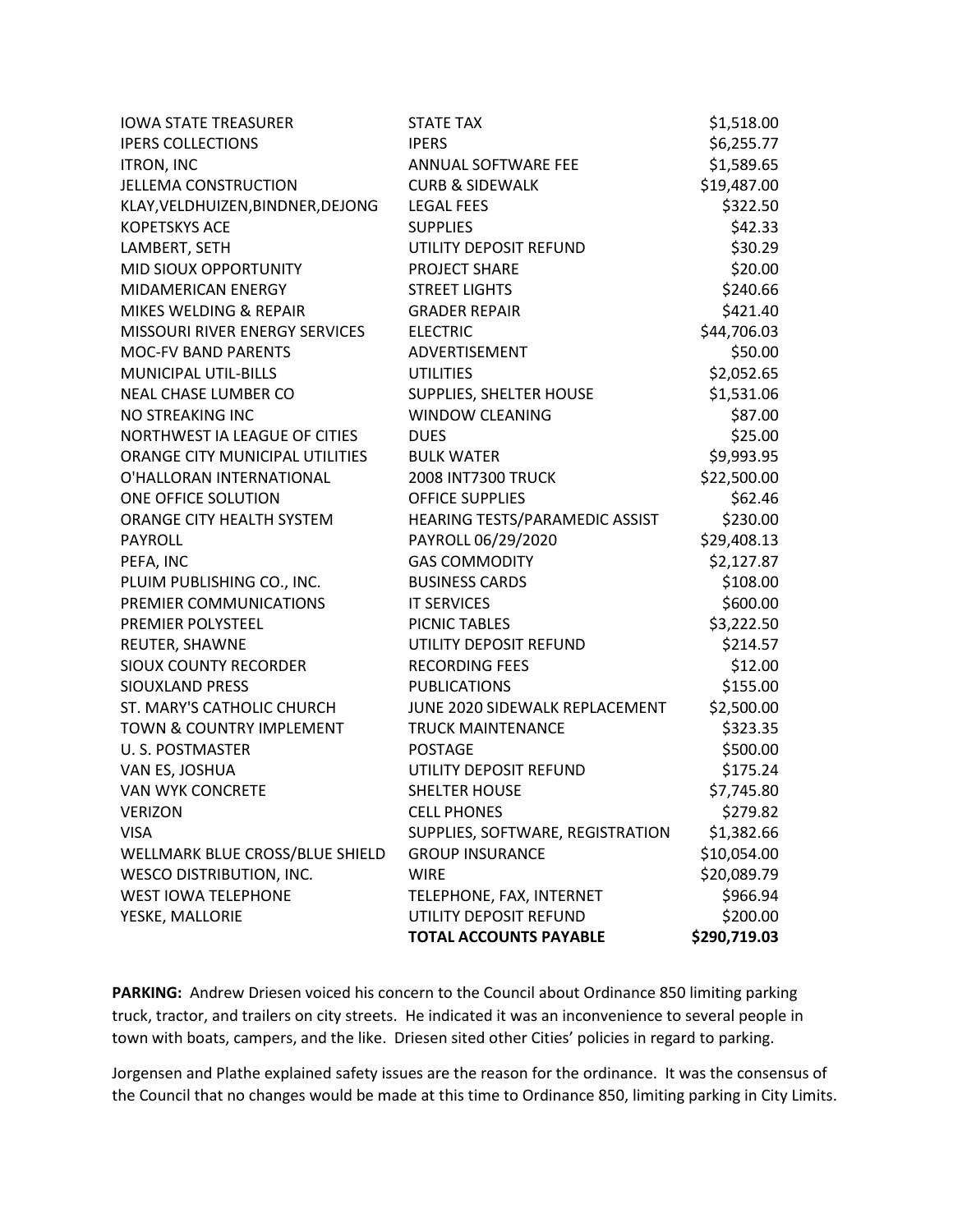Driesen and Price left the meeting at 6:08 PM.

**AIM:** The AIM Committee presented ideas to the Council on improving the area around the ball fields and pool. The Committee will be doing another Kickball Tournament to raise funds for the City's next project but would like some direction from the City on a project. The Committee requested to do a survey to find out what residents would like done.

Mulder, Van Roekel, Van Den Berg, Albers, Van Wyk and Van Wyk left the meeting at 6:25 PM.

**BONDING:** Oltmans presented a Financing Summary from Piper Sandler for refinancing the City's bonds at a lower rate. The Council discussed the savings from refinancing.

Motion by Vande Griend and second by Mulder to begin the process of refinancing the City's bonds with Piper Sandler. Ayes 5

**UTILITIES:** Tentinger presented a resident's request to adjust his sewer charges since he used the water to fill his pool. Discussion was held on using the irrigation meter, past requests, and precedents. No action was taken.

## **FUND TRANSFERS:**

**RESOLUTION 20-18 "A RESOLUTION OF THE CITY COUNCIL OF ALTON, IOWA MAKING BUDGETED TRANSFER OF FUNDS FROM THE GENERAL FUND, RUT FUND, AND THE UTILITY FUNDS TO CAPITAL PROJECTS FUNDS"** was introduced and moved for adoption by Council Member Jorgensen. Mulder seconded the motion to adopt.

On roll call vote: Ayes: Jorgensen, Krull, Mulder, Plathe, Vande Griend Nays: None

Whereupon the Mayor Schutt declared the Resolution duly adopted.

**RESOLUTION 20-19 "A RESOLUTION OF THE CITY COUNCIL OF ALTON, IOWA TRANSFERRING FUNDS FROM THE ROAD USE TAX (RUT) FUND TO THE CAPITAL EQUIPMENT FUND"** was introduced and moved for adoption by Council Member Plathe. Jorgensen seconded the motion to adopt.

On roll call vote: Ayes: Jorgensen, Krull, Mulder, Plathe, Vande Griend Nays: None

Whereupon the Mayor Schutt declared the Resolution duly adopted.

**EQUIPMENT:** Mayor Schutt opened the sealed bids received by the City for the purchase of the 2007 Ford Fusion. The winning bid was for \$3,819.00.

Oltmans informed the Council there was another snowplow available like what the City purchased the month prior but has since been spoken for. The Council discussed the City's Capital Equipment Replacement plan and the possibility of purchasing a similar plow if another becomes available for a similar price.